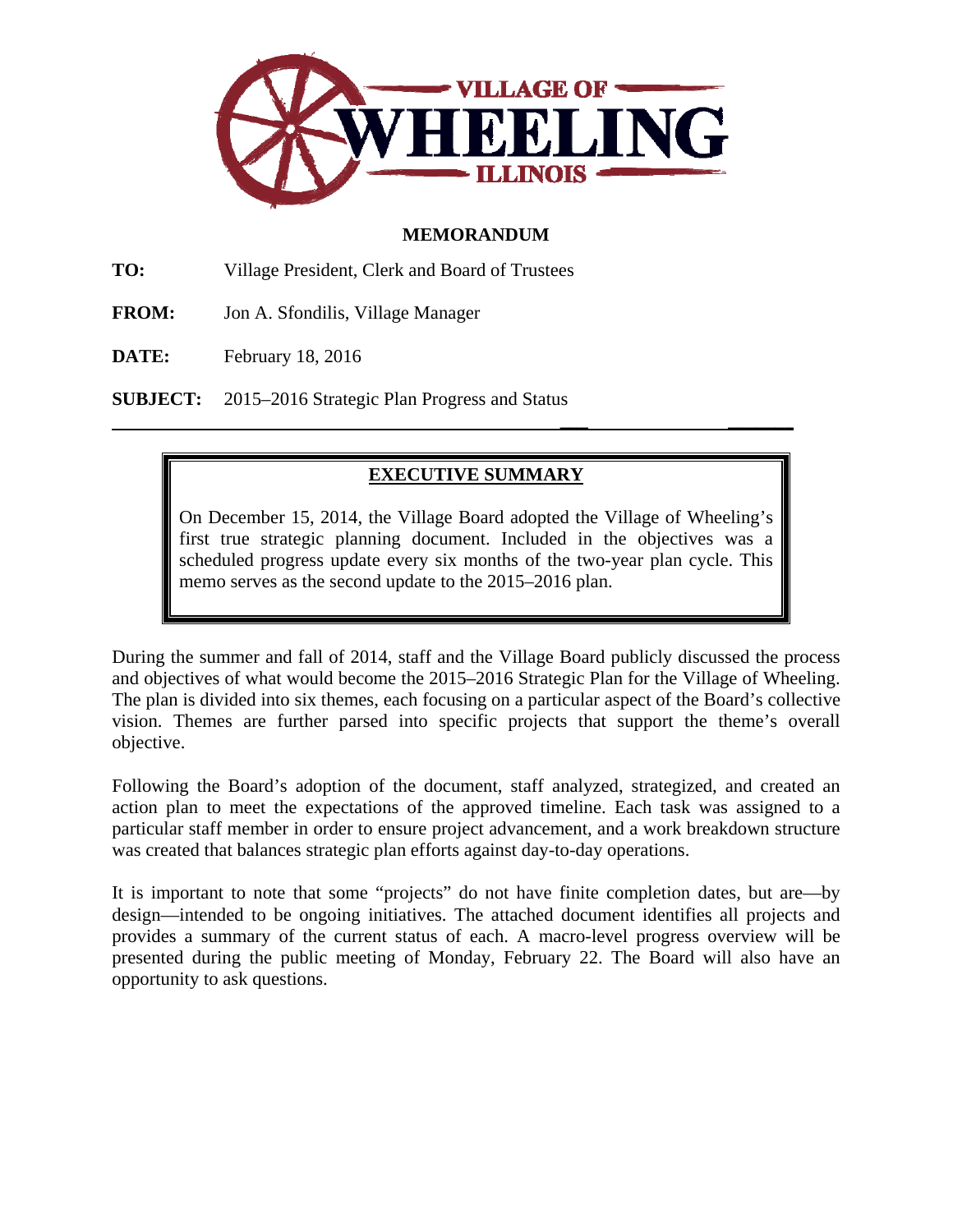#### **RESIDENTIAL LIFE**

#### **RL – 1A: Install New Sidewalks** Project Manager: Janeck

Status: *ongoing*. Approximately 1,600 linear feet of sidewalk, traffic signal modifications, and other associated intersection improvements at the corner of Milwaukee Avenue and Wolf Road (as well as a stretch of walk on Northgate Parkway) have been installed. The Northgate Crossings developer has designed and will be constructing sidewalks from the northern edge of the development to the Dundee Road intersection. Staff is pursuing Surface Transportation Program (STP) funding for Milwaukee Avenue sidewalks near Hintz Road. A sidewalk priority list has been compiled, and Engineering staff is reviewing the list to determine the segments to be constructed in 2016. Locations on the priority list include a small segment on the west side of Milwaukee at the Lake Cook underpass; the west side of Wheeling Road along the ComEd easement; Vera, Russell, and Edwards (including connections west to Briarwood); the east side of Wheeling from Palatine north to the bike path; the south side of Palatine road from Woodland Creek to Avalon Sienna; the west side of Wolf from Marquardt to Fed Ex drive and from Fed Ex south to Old Willow Road; and the north side of Old Willow from Willow Place east to Wolf Road.

#### **RL – 1B: Pedestrian and Bikeway Signage Plan** Project Manager: Jennings

Status: *ongoing*. The effort to improve bikeway signage focused on identification of the Des Plaines River Trail. The Forest Preserve District declined the Village's request related to the project, and indicated that it was pursuing a signage program of its own; Staff is researching alternative options.

#### **RL – 2A: Village Neighborhoods Map** Project Manager: Jennings

Status: *ongoing*. In conjunction with item RL-2B below, staff, with the assistance of the Plan Commission, has made progress on creating a neighborhood map, and a progress report was provided to the Village President and Board of Trustees at its January 4, 2016 regular meeting. Key to this project is identifying residential areas with an existing distinct identity. The next step is requesting public comment; this will be managed and facilitated through the Village website and onsite marketing.

### **RL – 2B: Neighborhood Identification Signs Plan** Project Manager: Janeck

Status: *ongoing*. Options for neighborhood identification signs were preliminarily presented to the Village President and Board of Trustees at its January 4, 2016 regular meeting. These options included street sign toppers to be located at key intersections in the selected neighborhoods versus more stand-alone signage. This project runs in conjunction with RL-2A above, and as the neighborhood map is finalized, the identification signage plan will be developed with all appropriate input and approvals.

### **RL – 3A: Foster Working Partnership with School Officials** Project Manager: Sfondilis

Status: *ongoing*. The Village President and Village Manager have met with their school district counterparts to discuss current and future projects, as well as overall cooperation for community improvement. Additional meetings are scheduled on an ongoing basis.

### **RL – 3B: Regular Mtgs between Village and School Administrators** Project Manager: Sfondilis

Status: *ongoing*. Quarterly meetings continue between the head administrators of each taxing body. The ongoing purpose remains building and sustaining productive relationships.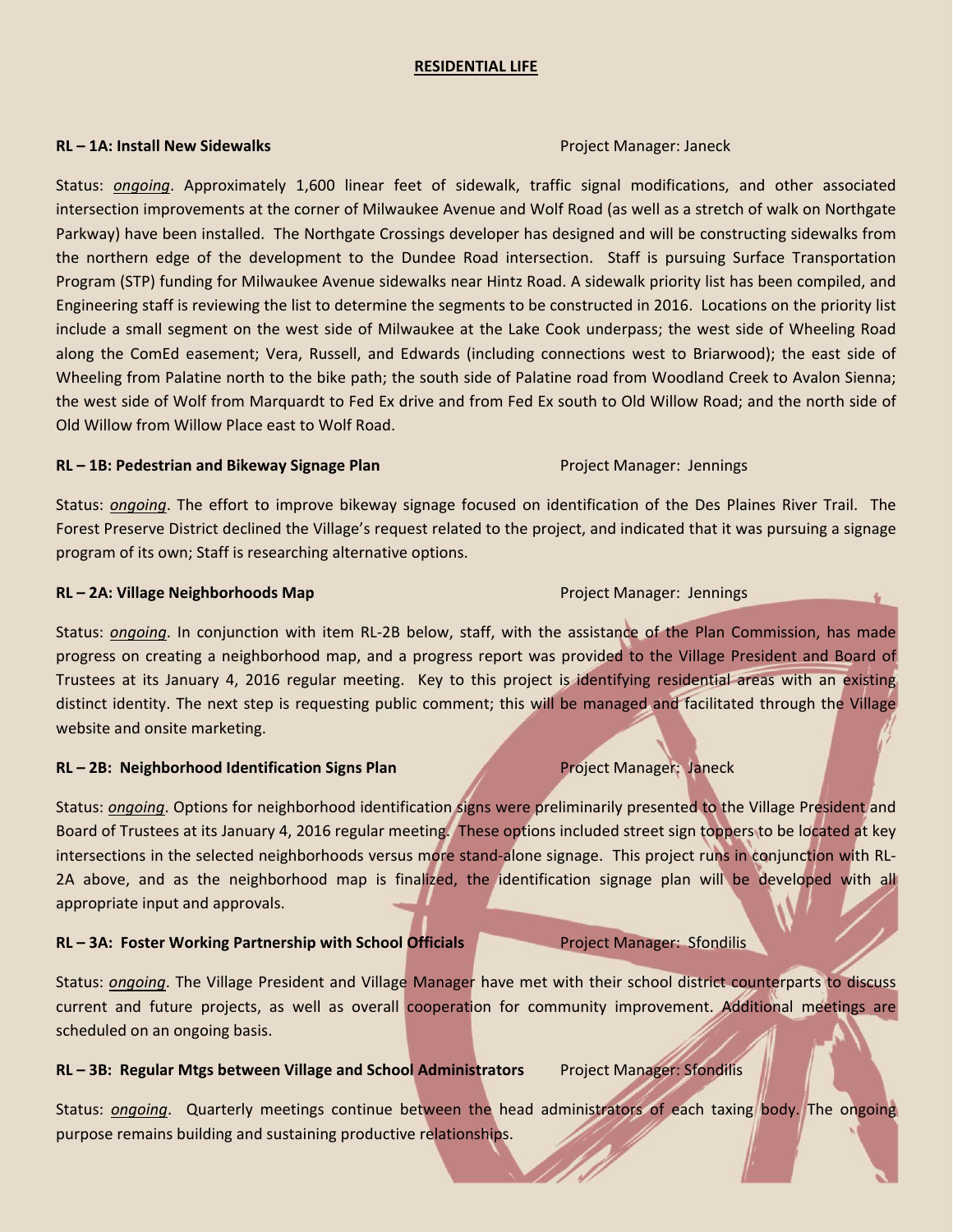### **FINANCIAL STRENGTH**

#### **FS – 1: Multi‐year Property Tax Plan** Project Manager: Mondschain

Status: *on hold*. The 2015 tax levy was presented to the Village President and Board of Trustees and approved in December. The approved levy reflected the Village's concerns about the need to balance the budget after several years of approving deficit budgets. As of now, the state has not approved a budget, so we do not know whether or not a property tax freeze will occur. Any long-term tax levy planning is on hold until it is known whether or not a freeze is likely to be approved.

### **FS – 2: Service/Needs‐Based Staffing Model for Departments** Project Manager: Crotty

Status: *on hold*. Proposals were received in early 2015 from qualified consultants. Since that time, and based on uncertainty with respect to the State of Illinois budget deliberations, the project is on‐hold in the event that its scope needs to change or resources need to be directed elsewhere.

## **FS – 3: Alternate Revenue Source / Cost‐Sharing Opportunities** Project Manager: Sfondilis

Status: *ongoing*. Staff has been part of a Citizen Service Request (CSR) System Study Group through the Village's GIS provider, Municipal GIS Partners, which is developing a system through which residents can request non‐emergency services by means of websites or mobile applications. Participating in the group provides an opportunity for the Village to integrate a citizen service request and management system with its current enterprise resource planning system at a lower cost than if the Village pursued such a system independently. The group is in the process of finalizing a standardized request list; once a CSR system is implemented in each municipality, this list can be expanded or customized for each specific community.

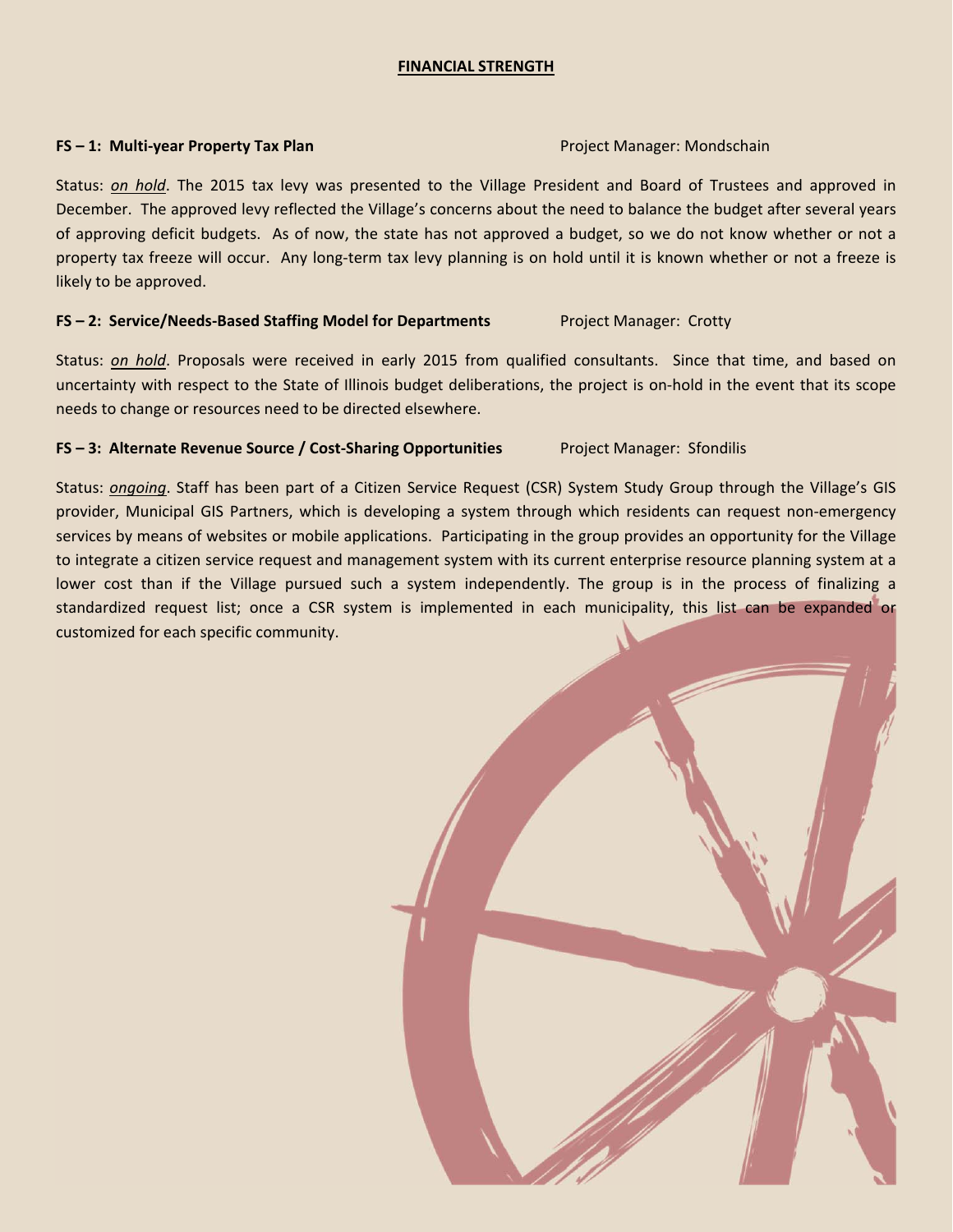## **ECONOMIC DEVELOPMENT**

## **ED – 1A: Wheeling Town Center Review and Approval** Project Manager: Jennings

Status: *ongoing*. A comprehensive update was provided to the Village President and Board of Trustees in December of 2015. The update identified items that must be addressed during the preliminary PUD review process, as well as items that must be addressed in subsequent stages. The Plan Commission hearing, originally opened in November, was re‐ opened on January 14, 2016 to review updates to the preliminary PUD plan submittal that have been made in response to the concerns raised at the hearings in November and December. A request for an extension to the zoning entitlement deadline in the RDA (currently February 22) is anticipated in conjunction with the preliminary PUD review by the Village Board.

#### **ED – 1B: Community Blvd Traffic Signal Agreements** Project Manager: Melaniphy

Status: *ongoing*. The temporary construction easement was finalized with the US Postal Service last summer, and IDOT plans to approve the Community Boulevard signalization improvements as part of their spring of 2016 project letting. Construction is scheduled to begin in summer of 2016.

#### **ED – 1C: Market Wheeling Town Center to Promote Leasing** Project Manager: Melaniphy

Status: *ongoing*. Marketing materials were updated for all the available Village-owned sites and ED staff is updating Costar reports on a quarterly basis. The Village Economic Development Director is on the ICSC Planning Committee for the ICSC Midwest Ideas Exchange and Alliance Program to be held on March 16, 2016, and the Village is promoted in all of the marketing materials for that event.

### **ED – 2A: Marketing Plan for Vacant Village‐Owned Sites** Project Manager: Melaniphy

Status: *complete*. Work has included advertisement in Bisnow on-line publications marketing development opportunities in Wheeling generally, as well as specifically at 635-769 S. Milwaukee; serving as a featured speaker at the Shopping Center Business round table meeting regarding retail development trends in the Chicago Metropolitan area; speaking at the Realty Club of Chicago regarding retail market trends and promoting Wheeling Town Center; and preparing an RDA for the sale of the Village‐owned parcel at 300 S. Milwaukee.

#### **ED – 2B: Development Corner on Village Website** Project Manager: Melaniphy

Status: *complete*. New Development Corner was added to the Village Web‐site in January 2015, and ED staff is keeping the site fresh and current.

### **ED – 3: Secure Tenants for Vacant Retail Space/Sites** Project Manager: Melaniphy

Status: *ongoing*. Activity is ongoing, with many contacts, advertisements and negotiations having been made and conducted. Recently, Richelieu Foods signed a lease for a vacant 115,000 square foot facility (formerly Hot Mama's Foods). This will bring 125 new jobs to Wheeling*.*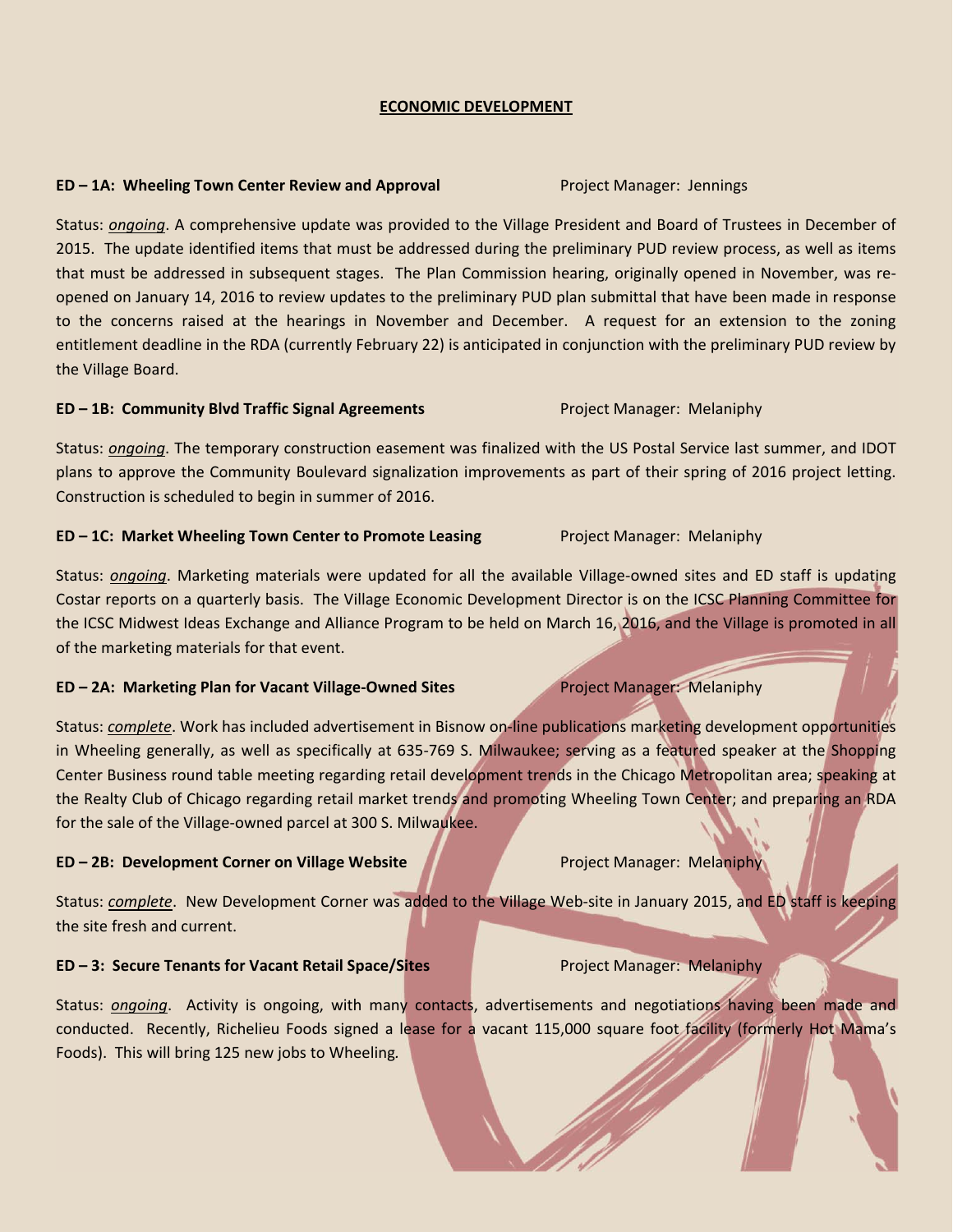#### **TRANSPORTATION AND INFRASTRUCTURE**

#### **TI – 1A: Village‐wide Streetscape Plan** Project Manager: Jennings

Status: *ongoing*. While a comprehensive streetscape plan has not been completed, the Plan Commission and staff have made significant progress towards implementing projects that would be included in such a plan. Staff has completed extensive research on small neighborhood open spaces and presented concept to the Plan Commission for discussion (Neighborhood Open Space Initiative). Staff is developing a budget for two sizes of plazas to be submitted for discussion as part of the 2017 budget.

#### **TI – 1B: Evaluation of Façade Improvement Grant Program** Project Manager: Jennings

Status: *ongoing*. Past projects were compiled and evaluated, and a summary of the program was presented to the Plan Commission. Staff facilitated discussion at the June 11 Plan Commission meeting where a survey was completed to aid in the evaluation of the effectiveness of the program. The Plan Commission determined that the program is generally effective in improving the aesthetic character of the commercial corridors of the Village, and a memorandum summarizing the Plan Commission review and recommendation was forwarded to the Board.

#### **TI – 2: Lobby for Regional Transportation Initiatives** Project Manager: Sfondilis

Status: *ongoing*. Village President Dean Argiris remains the Chairman of the Northwest Municipal Conference's Transportation Committee. Success for any regional transportation initiative is increased through multi‐agency cooperation.

### **TI – 3A: Reduce Traffic Impact from Rail Service** Project Manager: Sfondilis

Status: *ongoing*. Staff continues to lobby Canadian National (CN) to amend their policies regarding gate times for trains holding at the station. This action creates unnecessary—in staff's opinion—deployment of the gates and perpetuates congestion within the corridor. CN maintains that their risk management protocol cannot and will not allow them to amend their policies. However, although not directly related to the at-grade crossing, the improvements on multiple intersections at Dundee/Community Blvd, Dundee/McHenry, and Dundee/83 is expected to alleviate portions of congestion on Dundee Road.

### **TI – 3B: Investigate Modifications to Dundee/Northgate** Project Manager: Janeck

Status: *ongoing*. The Village contracted with Baxter and Woodman to design the signalization of the Dundee Road / Community Boulevard intersection and the widening of Dundee Road west of Community Boulevard to Northgate Parkway. Staff is working with the developer of the Town Center on intersection widening and realignment at Dundee Road and Northgate Parkway. Improvements include road widening, possible land realignment, and adjustment of the turning radius. Construction is expected to begin in 2016.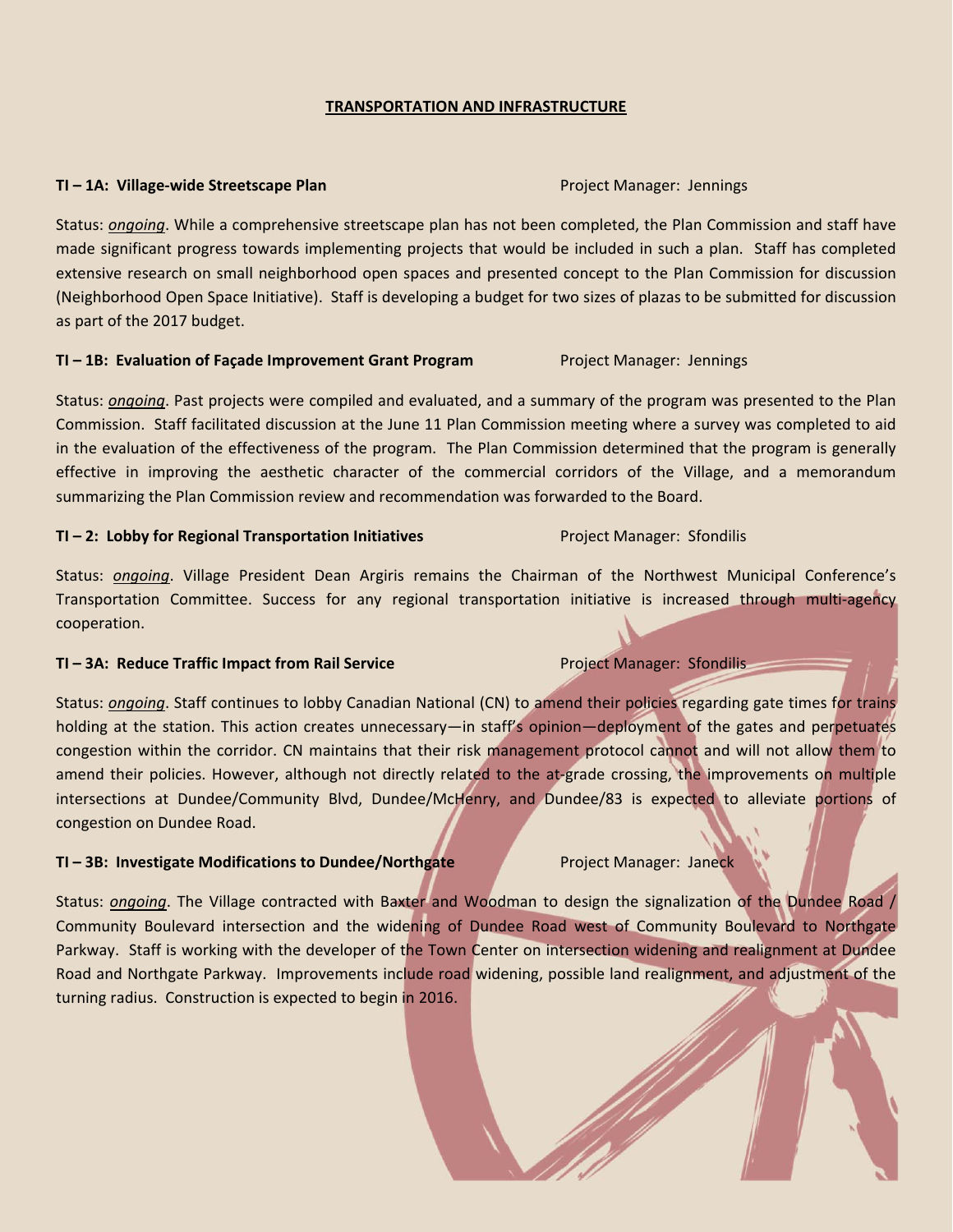### **COMMUNITY IMAGE**

### **CI – 1A: Improve Cable TV Channel Appearance/Organization** Project Manager: Ursan

Status: *complete*. A new and improved visual layout for the bulletin board slideshow was developed, and the system is live.

## **CI – 1B: Create Online Community Events Calendar Portal** Project Manager: Ursan

Status: *ongoing*. To date, only the two libraries expressed interest in participating in the Community Events Calendar, but they do not want to have to perform dual data entry. IT staff is investigating the possibility of exporting data from their existing calendars and importing it into the Wheeling Community Calendar, however this option may not be possible.

#### **CI – 1C: Research Mobile App for Smartphones/Tablets** Project Manager: Ursan

Status: *ongoing*. Some work has begun researching companies that offer mobile app services, but it should be noted that proprietary mobile apps are becoming out of fashion in favor of other notification opportunities; i.e., social media and website portals. Project FS‐3 works to accomplish that goal.

### **CI – 1D: Investigate Redesign of Website** Project Manager: Ursan

Status: *ongoing*. An RFP was issued, and the Village selected CivicPlus as the vendor to redesign the website. A project timeline is now in place, and CivicPlus began meeting with the various departments in late January 2016 to begin the redesign process.

## **CI – 2A: Develop/Implement Social Media Policy** Project Manager: Sfondilis

Status: *complete*. Policy was implemented in late 2014.

### **CI – 2B: Create Social Media Accounts for the Village of Wheeling** Project Manager: Ursan

Status: *complete*. Facebook and Twitter accounts were initiated and launched in late 2014.

### **CI – 3A: Update Village Slogan** Project Manager: Crotty

Status: *set to begin in 2016*. This will be evaluated within the context of the new website roll‐out.

**CI – 3B: Update Economic Development Marketing Materials** Project Manager: Melaniphy

Status: *ongoing*. Significant progress continues to be made. Community Map highlighting restaurants, retailers, banks, churches, schools, parks and entertainment attractions is complete. The Wheeling Restaurant and Catering Guide has been updated, and ED staff continues to update Costar reports on a quarterly basis. The Economic Development brochure and the Convention and Visitors Bureau Specialty Tourism Brochure were both posted to the Village website, and both were translated into Korean for the 2015 trip to South Korea.